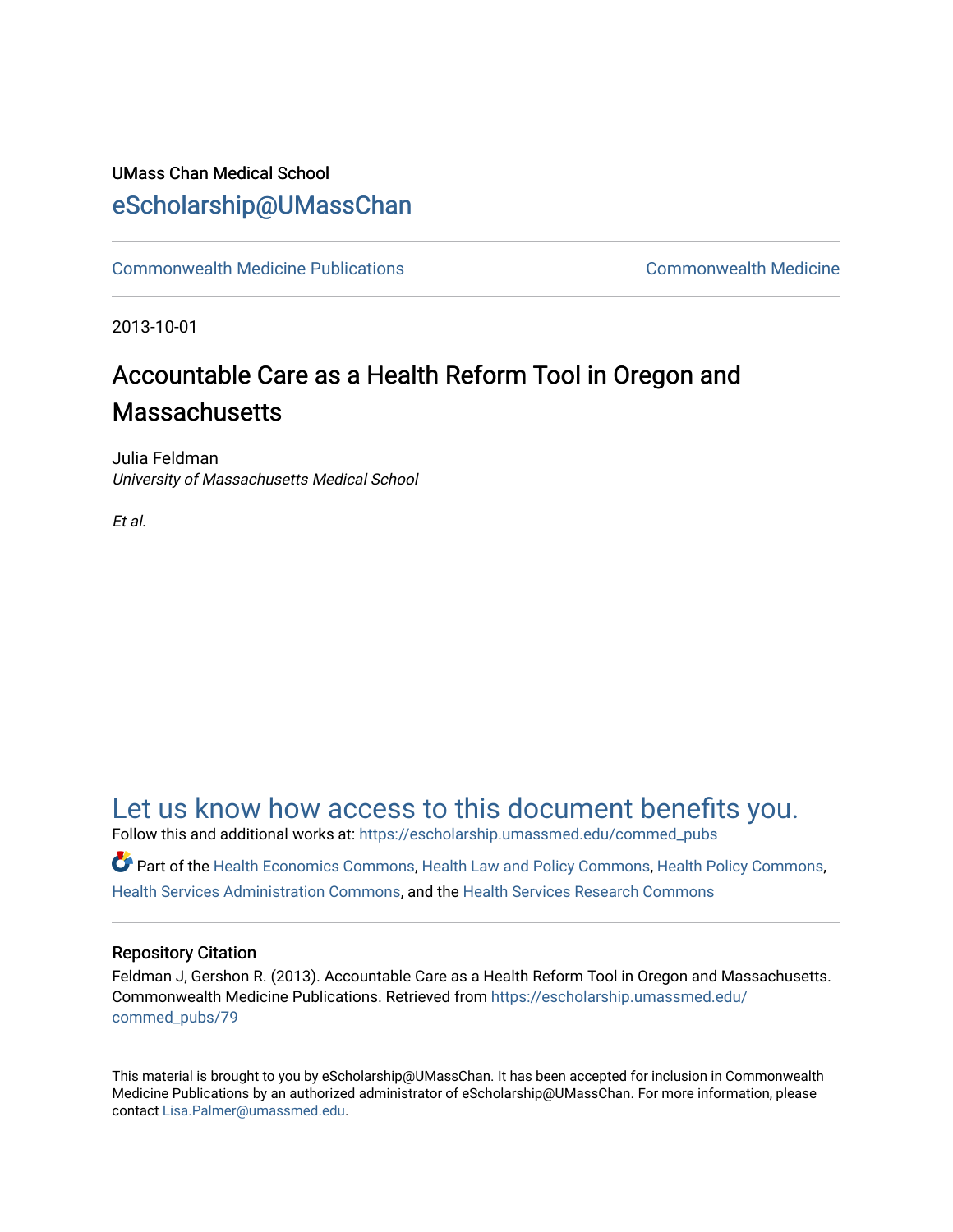**OCTOBER 2013**

*MEMBER BRIEFING*



# **Copyright 2013, American Health Lawyers Association, Washington, DC.**

**Accountable Care as a Health Reform Tool in Oregon and Massachusetts** 

**Julia Feldman, JD**\* **Rachel Gershon, JD, MPH**  Center for Health Law and Economics University of Massachusetts Medical School Charlestown, MA

#### **Introduction**

Over the past few years, Oregon and Massachusetts both established accountable care programs to help improve health care quality and reduce costs. However, some analysts remain skeptical regarding the ability of Accountable Care Organizations (ACOs) or other accountable care entities to rein in costs. $1$  Oregon and Massachusetts provide a laboratory for evaluating whether ACOs deliver the outcomes desired, which is especially important as millions of Americans gain access to health insurance under the Affordable Care Act (ACA) next year. This analysis will examine each state's approach.

As the nation grapples with health care policy challenges, accountable care emerged as a possible tool to give providers more responsibility for health care quality and cost. In ACOs, groups of providers come together to give coordinated, high quality care to their patient population. ACO participating providers may be paid in a variety of different ways, including fee-for-service, global payments, quality incentives, and shared savings.



**Reprint permission granted.**

<sup>1</sup> *See, e.g.*, Eric Stecker. *The Oregon ACO Experiment—Bold Design, Challenging Execution* NEW ENG. J. OF MED. 368: 11 (Mar. 14, 2013).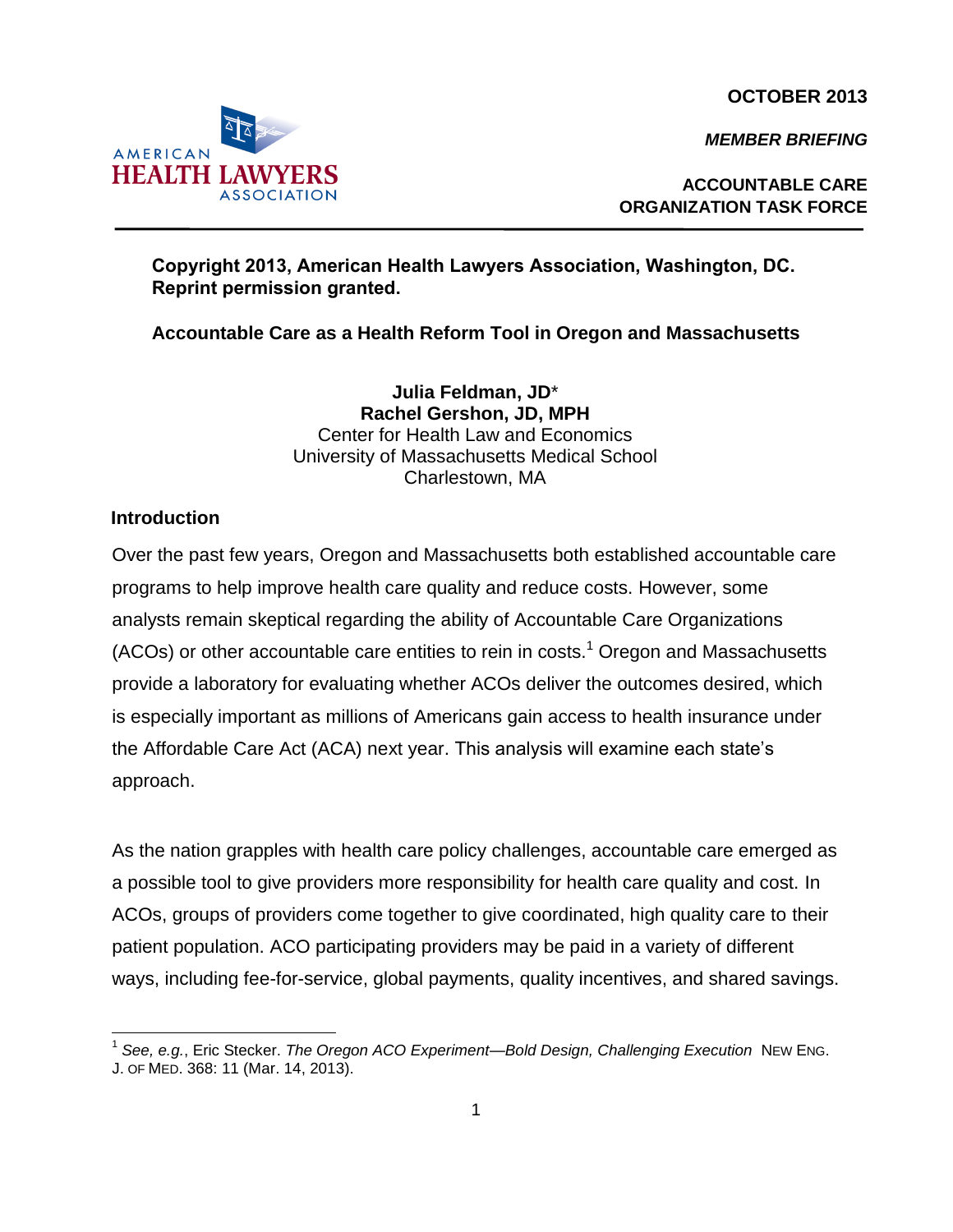Policymakers envision that by giving providers the tools and incentives to manage their patient populations, ACOs will improve the patient experience, improve population health, and reduce costs. The ACA boosted the accountable care movement by creating the Medicare Shared Savings Program (MSSP).<sup>2</sup> Several states, including Oregon and Massachusetts, followed suit with their own initiatives.<sup>3</sup>

Oregon established ACO-like Coordinated Care Organizations (CCOs).<sup>4</sup> Massachusetts, meanwhile, established a newly formed agency, the Health Policy Commission, charged with establishing certification requirements for all ACOs in the Commonwealth, consistent with statutory criteria.<sup>5</sup> This analysis examines both states' initiatives, and includes the following topics: (1) a description of accountable entities, (2) how these entities fit within the state's health reform efforts, (3) who is taking the lead to establish the accountable entities in each state, (4) governance requirements, and (5) financial oversight.

#### **Oregon Coordinated Care Organizations**

In 2011, Oregon faced a \$1.9 billion Medicaid budget shortfall and may have been forced to cut provider rates or reduce Medicaid benefits.<sup>6</sup> Instead, Oregon made a deal with the federal government as part of its 1115 Medicaid waiver.<sup>7</sup> The federal government agreed to shore up Oregon's Medicaid program in exchange for a promise by the state to slow Medicaid spending by two percentage points—roughly \$11 billion over the next decade.<sup>8</sup>

<sup>&</sup>lt;u>.</u><br>2 42 U.S.C. §1395jjj.

<sup>3</sup> For a list of state accountable care efforts, *see* the National Academy for State Health Policy's State Accountable Care Activity Map,<http://nashp.org/state-accountable-care-activity-map>

<sup>4</sup> Oregon Health Authority. Request for Applications for Coordinated Care Organizations at 6 (Mar. 19, 2012).

 $^5$  Mass. Gen. Law c. 6D § 15.

<sup>6</sup> Sarah Kliff. *Can Oregon save American Health Care?* WASH. POST (Wonkblog), Jan. 18, 2013.

<sup>7</sup> *Id*.; Joe Rojas-Burke, *Inside Oregon's Medicaid Lab.* MODERN HEALTHCARE (Sept 7, 2013).

<sup>&</sup>lt;sup>8</sup> Id. Long-term services and supports are not included in the 2% reduction. Oregon Health Authority. Transforming Healthcare in Oregon: Coordinated Care Organizations and Patient-Centered Primary Care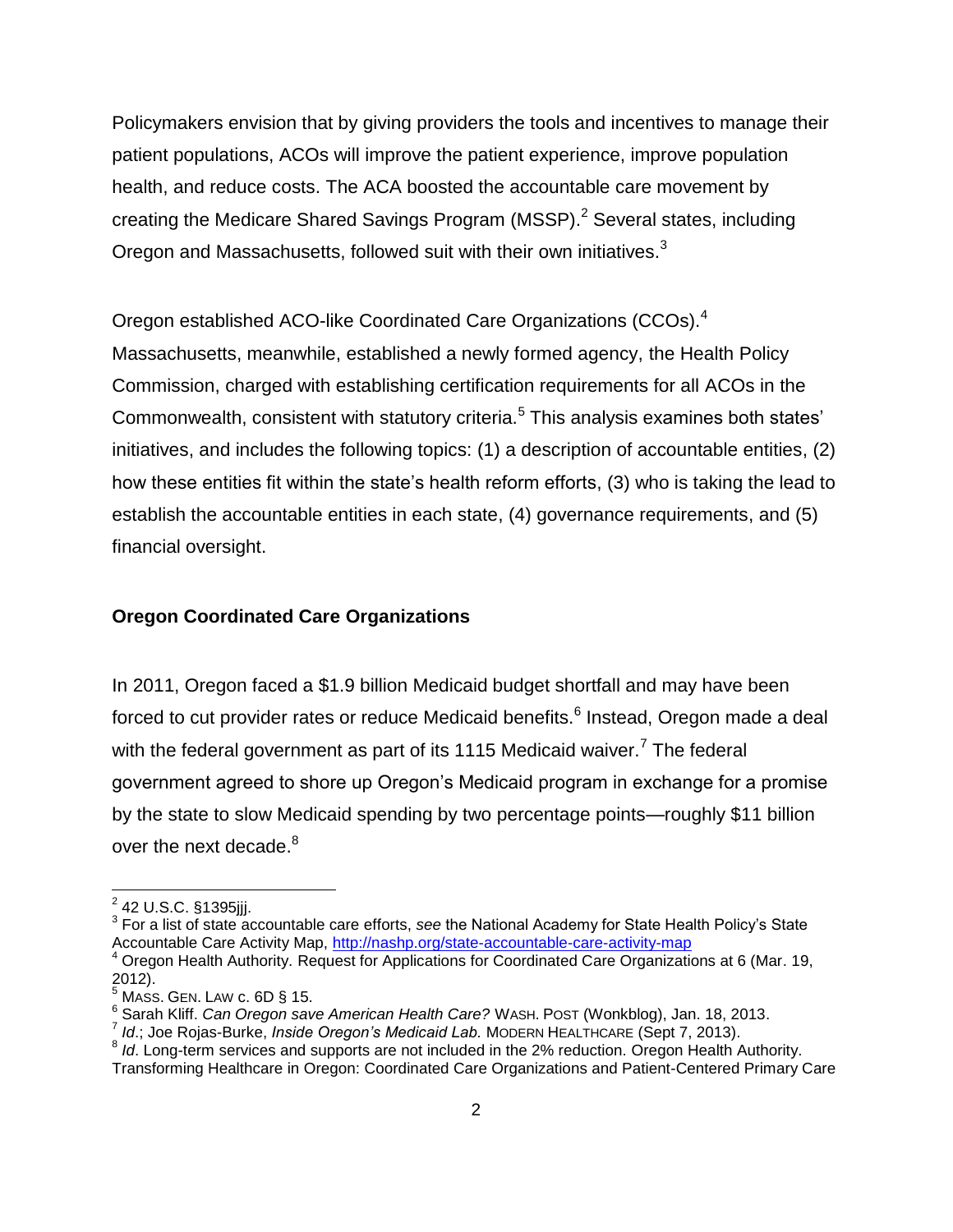Oregon plans to slow the rate of Medicaid spending growth through the use of CCOs, entities created by 2011 state legislation (the Oregon Statute) to integrate and coordinate care in regions across the state.<sup>9</sup> CCOs are described as "risk-bearing entities with prescribed governance."<sup>10</sup> In 2012, Oregon's Medicaid agency released a Request for Application and contracted with 16 CCOs.<sup>11</sup> These CCOs are, in turn, responsible for contracting with health care providers in their region to provide care to Medicaid beneficiaries.

#### *What Is an Oregon Coordinated Care Organization?*

A CCO, described as a "local network of all types of health care providers," takes responsibility for Medicaid beneficiaries in its region.<sup>12</sup> A CCO is tasked with bringing fragmented care together as it contracts with physical, behavioral health, and dental care providers to ensure its members receive appropriate care.<sup>13</sup> CCOs must demonstrate capacity to coordinate care, meet financial requirements, operate within a global budget, and develop alternative payment methodologies to use with their contracted providers.<sup>14</sup> CCOs may be local or statewide, and can be nonprofit or forprofit.<sup>15</sup>

Homes. PowerPoint presentation (Dec. 2012);

[http://bluecrossmafoundation.org/sites/default/files/download/related/Oregon%20Slides%2012.5.12.pdf.](http://bluecrossmafoundation.org/sites/default/files/download/related/Oregon%20Slides%2012.5.12.pdf)  $9$  Chapter 60 of the Oregon Acts of 2011, codified in various sections of the Oregon revised statute. Other statutes, including Chapters 8 and 80 of the Oregon Acts of 2012 and Chapters 534 and 535 of the Oregon Acts of 2013 amend the authorizing statutes.

<sup>&</sup>lt;sup>10</sup> Oregon Health Authority. Transforming Healthcare in Oregon: Coordinated Care Organizations and Patient-Centered Primary Care Homes. PowerPoint presentation (Dec. 2012).

<sup>&</sup>lt;sup>11</sup> Oregon Request for Application for Coordinated Care Organizations (Mar. 2012). List of CCOs, Oregon website; [http://www.oregon.gov/oha/OHPB/Pages/health-reform/certification/index.aspx.](http://www.oregon.gov/oha/OHPB/Pages/health-reform/certification/index.aspx)

<sup>&</sup>lt;sup>12</sup> Oregon Health Authority. Transforming Healthcare in Oregon: Coordinated Care Organizations and Patient-Centered Primary Care Homes. PowerPoint presentation (Dec. 2012); *see* OR. REV. STAT. § 414.625.

 $13$  Oregon Health Authority. Request for Applications for Coordinated Care Organizations, at 6 (Mar. 19, 2012).

<sup>14</sup> OR. REV. STAT. § 414.625

 $15$  Or. REV. STAT.  $\check{S}$  414.625(1). List of CCOs, Oregon website;

[http://www.oregon.gov/oha/OHPB/Pages/health-reform/certification/index.aspx.](http://www.oregon.gov/oha/OHPB/Pages/health-reform/certification/index.aspx)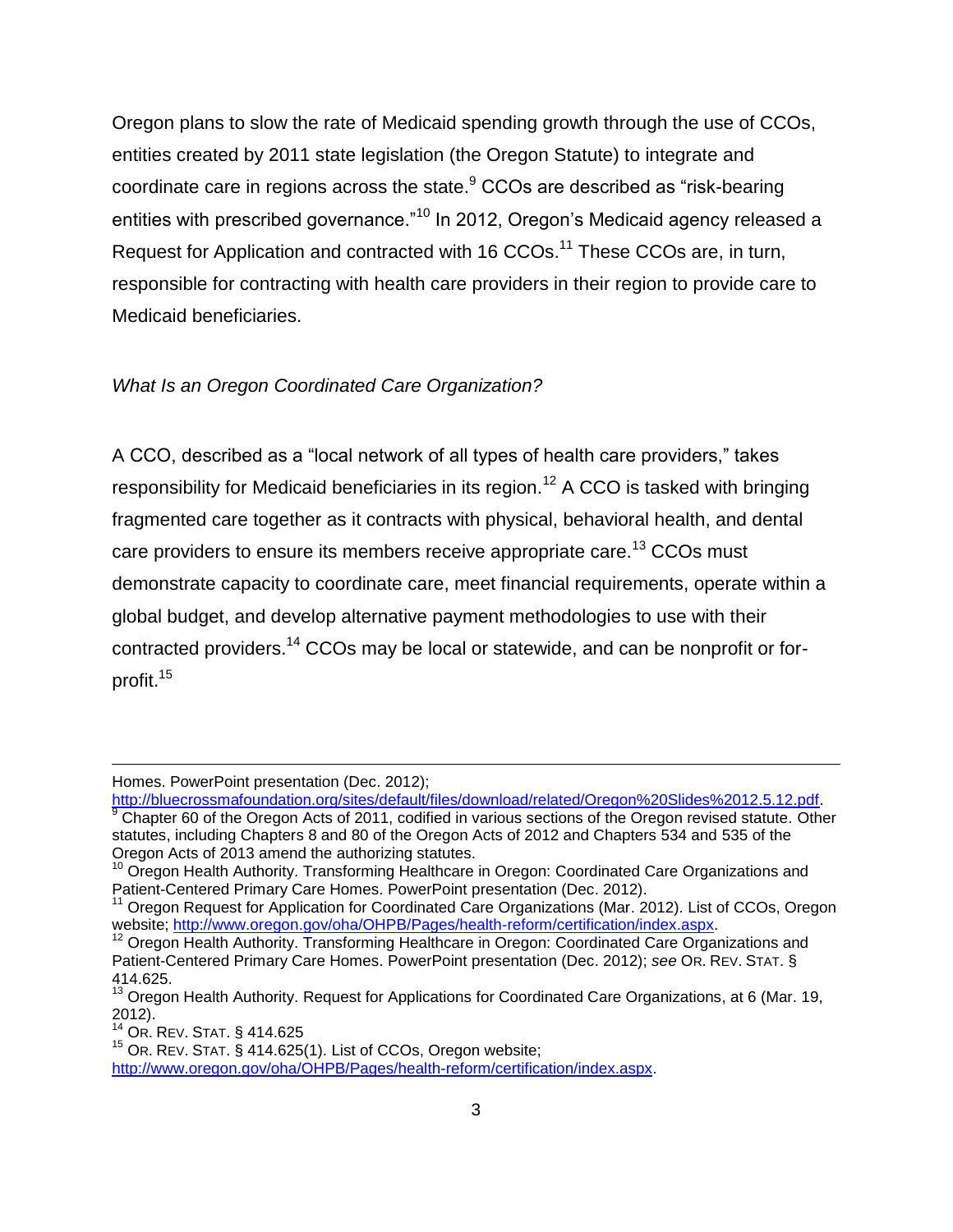Oregon's Medicaid agency pays CCOs with a global budget for its population's physical health, behavioral health, and oral care needs.<sup>16</sup> CCOs are given flexibility regarding how to use this money, but must maintain quality care as evidenced by quality and outcome measures.<sup>17</sup>

The Oregon Statute declares its intent to exempt CCOs from state antitrust law, and invokes the state action immunity doctrine to attempt to protect CCOs from federal antitrust law.<sup>18</sup> The Oregon Statute does not appear, however, to address federal fraud and abuse laws that may impede CCO formation.

#### *How do CCOs Fit into the Larger Health Reform Effort in Oregon***?**

Oregon implemented managed care in the mid-1980s.<sup>19</sup> Despite the fact that managed care organizations covered a large majority of Oregon Medicaid recipients, concerns regarding cost, coordination, and inequalities remain.<sup>20</sup> Oregon is moving away from a managed care model for its Medicaid recipients, and towards a CCO model. $^{21}$ 

Oregon's CCO program builds on past efforts to increase patient-centered care in the state. In 2009, Oregon created its Patient-Centered Primary Care Home (PCPCH) program.<sup>22</sup> To date, more than 400 entities have been recognized as PCPCHs.<sup>23</sup> CCOs are expected to contract with PCPCHs to the greatest extent possible.<sup>24</sup>

 $\overline{\phantom{a}}$ 

<sup>16</sup> OR. REV. STAT. §§ 414.620; 414.651

<sup>&</sup>lt;sup>17</sup> Oregon Health Authority. Request for Applications for Coordinated Care Organizations, at 6 (Mar. 19, 2012).

<sup>&</sup>lt;sup>18</sup> Or. Rev. Stat. § 646.735.

<sup>19</sup> Oregon 1115 Medicaid Demonstration Waiver, at 172 (July 2012).

 $^{20}$   $\overline{Id}$ .

 $^{21}$   $\frac{10}{10}$ .

<sup>&</sup>lt;sup>22</sup> National Academy of State Health Policy. Medical Home Map: Oregon, [http://www.nashp.org/med](http://www.nashp.org/med-home-states/oregon)[home-states/oregon.](http://www.nashp.org/med-home-states/oregon)

<sup>&</sup>lt;sup>23</sup> Oregon PCPCH List of Recognized Clinics,

[http://www.oregon.gov/oha/OHPR/pages/HEALTHREFORM/PCPCH/recognized-clinics.aspx.](http://www.oregon.gov/oha/OHPR/pages/HEALTHREFORM/PCPCH/recognized-clinics.aspx)

<sup>&</sup>lt;sup>24</sup> OR. REV. STAT. § 414.625.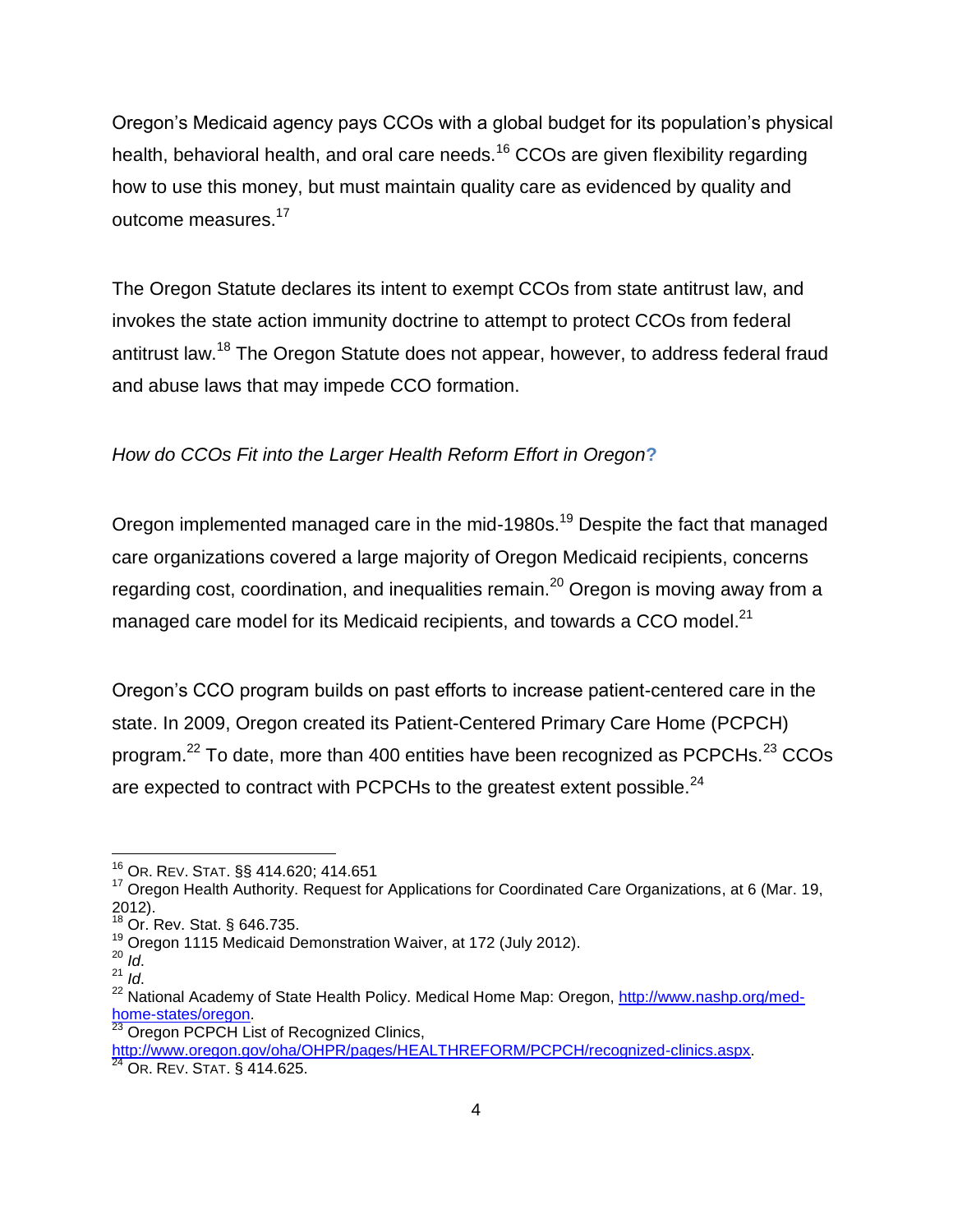Oregon is leveraging federal health reform, using monies from the Health Homes State Plan Option and the State Innovation Model Initiative to fund growth of PCPCHs and  $CCOS.<sup>25</sup>$ 

#### *Who is Taking the Lead to Establish CCOs in Oregon?*

All 16 CCOs that contracted with Medicaid stated a connection with former Medicaid managed care organizations in their CCO applications.<sup>26</sup> CCOs cover different regions of the state, with one to three CCOs per area.<sup>27</sup> CCOs plan to use their financial flexibility to focus on certain interventions to improve quality and reduce cost, including tobacco cessation programs for pregnant women and mold reduction in low-income housing.<sup>28</sup>

The largest CCO, Health Share, covers Portland and surrounding areas. According to its CCO application, Health Share was created by health plans, counties, community health centers, and a university.<sup>29</sup> As part of its strategy, Health Share planned to use coordinated care for individuals with high needs, establish primary care providers at mental health clinics to help integrate care, and engage with community members to respond to community needs.<sup>30</sup>

 $\overline{a}$ 

<sup>&</sup>lt;sup>25</sup> National Academy of State Health Policy. Medical Home Map: Oregon, [http://www.nashp.org/med](http://www.nashp.org/med-home-states/oregon)[home-states/oregon.](http://www.nashp.org/med-home-states/oregon)

<sup>26</sup> Oregon Health Authority, List of CCOs, [http://www.oregon.gov/oha/OHPB/Pages/health](http://www.oregon.gov/oha/OHPB/Pages/health-reform/certification/index.aspx)[reform/certification/index.aspx.](http://www.oregon.gov/oha/OHPB/Pages/health-reform/certification/index.aspx)

 $27$  Oregon Health Authority, Coordinated Care Organization Service Area Density, [http://www.oregon.gov/oha/OHPB/Documents/CCOs%20by%20county.pdf.](http://www.oregon.gov/oha/OHPB/Documents/CCOs%20by%20county.pdf)

<sup>28</sup> Kirk Johnson, *Experiment in Oregon gives Medicaid Very Local Roots*, N.Y. TIMES, Apr. 12, 2013).

<sup>&</sup>lt;sup>29</sup> Health Share's CCO application, [http://www.oregon.gov/oha/OHPB/Documents/tricounty-medicaid](http://www.oregon.gov/oha/OHPB/Documents/tricounty-medicaid-collabtricounty-medicaid-collab.pdf)[collabtricounty-medicaid-collab.pdf.](http://www.oregon.gov/oha/OHPB/Documents/tricounty-medicaid-collabtricounty-medicaid-collab.pdf)

<sup>30</sup> *Id*.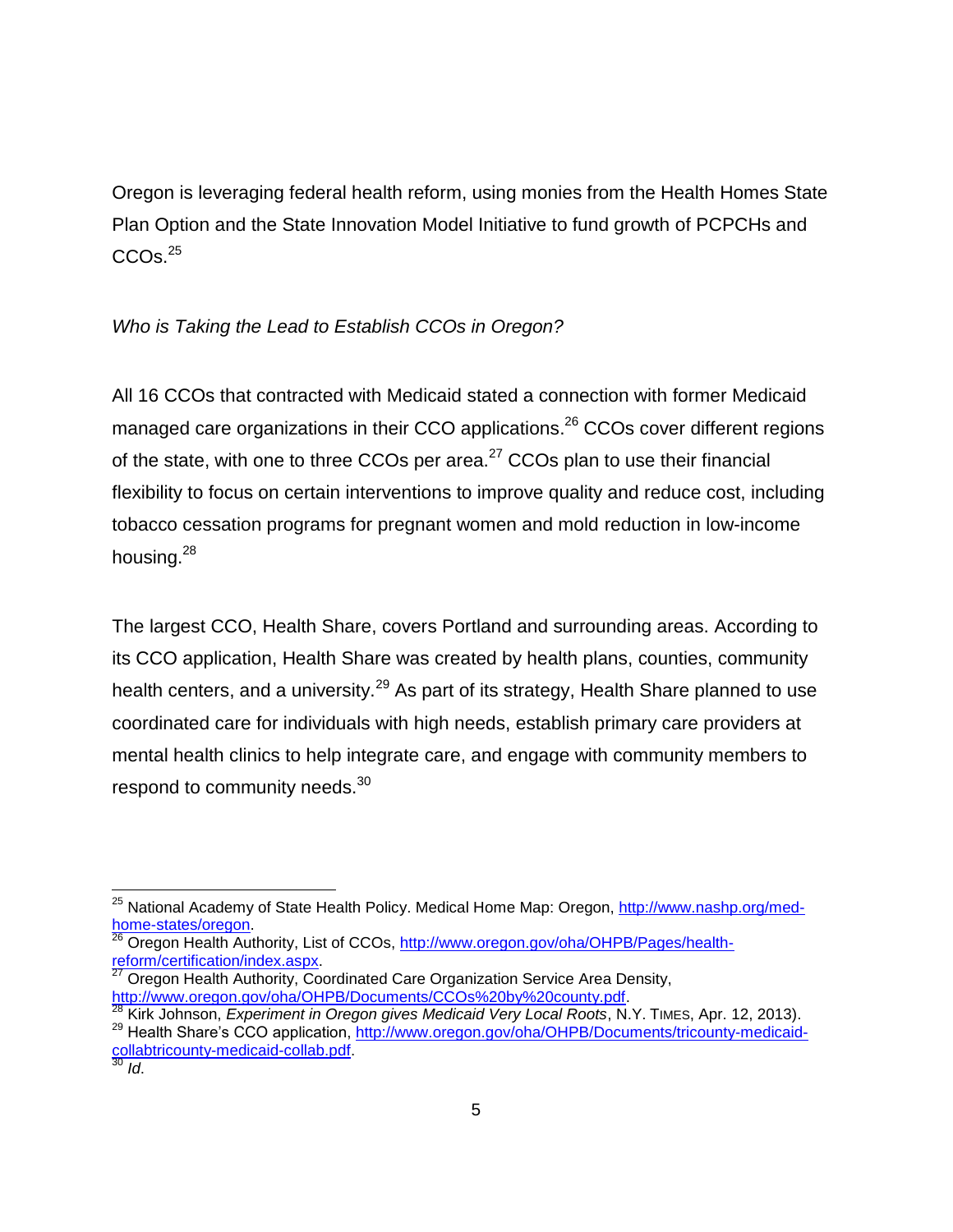The state moved almost all Oregon Medicaid and Children's Health Insurance Program beneficiaries to Coordinated Care Organizations.<sup>31</sup> Certain populations, including individuals dually eligible for Medicaid and Medicare, can opt out. $^{32}$ 

#### *How are Oregon CCOs Paid?*

Oregon Medicaid pays CCOs a global budget for their enrolled members.<sup>33</sup> This budget covers primary care, behavioral health, dental care, and other services.<sup>34</sup> These other services could be outside the scope of services for which Medicaid typically pays.<sup>35</sup> For example, they could include an air conditioner that prevents hospitalizations for a woman with congestive heart failure.<sup>36</sup> Oregon also pays its CCOs quality incentive payments, which may include shared savings.<sup>37</sup>

#### *What Are the Governance Requirements for Oregon CCOs?*

The amount of money and power that Oregon is bestowing upon CCOs heightens the importance of a healthy and representative CCO governance structure. The Oregon Statute specifies the representation that must be on each CCO governing body, including a majority consisting of "persons that share in the financial risk of the organization," health care providers, and members from the community at large.<sup>38</sup> In addition to its governing body, CCOs must convene a Community Advisory Council

<sup>&</sup>lt;sup>31</sup> Joe Rojas-Burke, *Inside Oregon's Medicaid Lab*, MODERN HEALTHCARE (Sept. 7, 2013).

<sup>32</sup> Id.; 1115 Waiver, at 45.

<sup>33</sup> OR. REV. STAT. § 414.620.

<sup>&</sup>lt;sup>34</sup> Oregon Health Authority. Request for Applications for Coordinated Care Organizations, Appendix F (Mar. 19, 2012); *see* OR. REV. STAT. § 414.065(5).

<sup>&</sup>lt;sup>35</sup> Oregon Health Authority. Request for Applications for Coordinated Care Organizations, Appendix F  $(Mar. 19, 2012)$ .

<sup>36</sup> Kirk Johnson, *Experiment in Oregon gives Medicaid Very Local Roots*, N.Y. TIMES, Apr. 12, 2013.

<sup>&</sup>lt;sup>37</sup> Oregon Health Authority. Request for Applications for Coordinated Care Organizations, Appendix F (Mar. 19, 2012).

 $^{38}$  Or. Rev. Stat. § 414.625(2)(o).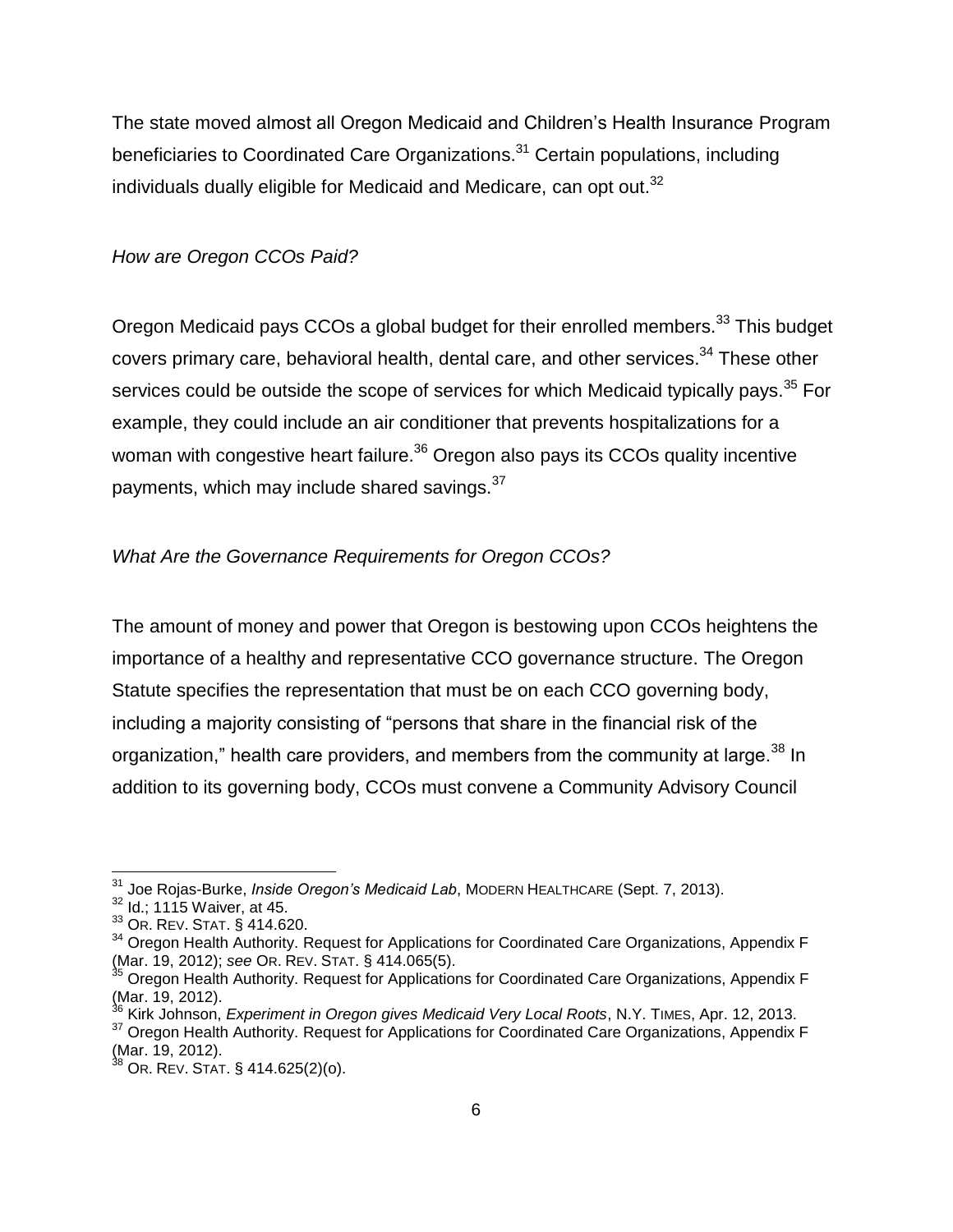primarily composed of community members who will assess the health needs of the community and adopt a community health improvement plan.<sup>39</sup>

A dispute recently erupted between Willamette Valley CCO and Salem Hospital. Salem Hospital's parent company filed suit, claiming that the CCO backed out of a payment arrangement.<sup>40</sup> This lawsuit spurred lawmakers to draft a bill to prevent such lawsuits in the future.<sup>41</sup> Earlier versions of the bill would have allowed a CCO to remove "bad actors" from its governing board. The latest version of the bill would punish "bad actors" by "having their payments reduced" by "4 to 8 points."<sup>42</sup> The suit was settled this year, but the episode highlights the importance of governance in the implementation of health reform.<sup>43</sup>

#### *How is Oregon Managing Provider Risk?*

There is concern that as organizations take on financial risk, they face greater risk of insolvency that may, in turn, restrict access to health care for vulnerable populations. In response to this concern, Oregon implemented a number of measures to protect from the risk of CCO insolvency. The Oregon Statute requires CCOs to keep financial reserves and maintain a certain net worth level.<sup>44</sup> In addition, the CCO contract requires financial reporting, record reviews, and insurance protection.<sup>45</sup> Sanctions may be imposed if these requirements are not met, including "[i]ncreased reinsurance requirements; increased reserve requirements; market conduct constraints; and financial examinations."<sup>46</sup>

 $\overline{a}$ 

 $39$  Or. Rev. Stat. § 414.625(2)(i).

<sup>40</sup> Christopher David Gray, *Legislators Pinpoint Salem Health in Bad Actor Bill*, The Lund Report (June 11, 2013). As of the end of the 2013 regular legislative session, the bill had not passed.

<sup>41</sup> *Id*.

<sup>42</sup> *Id*.

<sup>43</sup> *See* Joe Rojas-Burke, *Inside Oregon's Medicaid Lab*, MODERN HEALTHCARE (Sept. 7, 2013).

<sup>44</sup> OR. REV. STAT. § 414.625.

<sup>&</sup>lt;sup>45</sup> Oregon Health Authority. Request for Applications for Coordinated Care Organizations, Appendix G, at 56, 76-78 (Mar. 19, 2012) (CCO Contract).

<sup>46</sup> *Id*. at 104.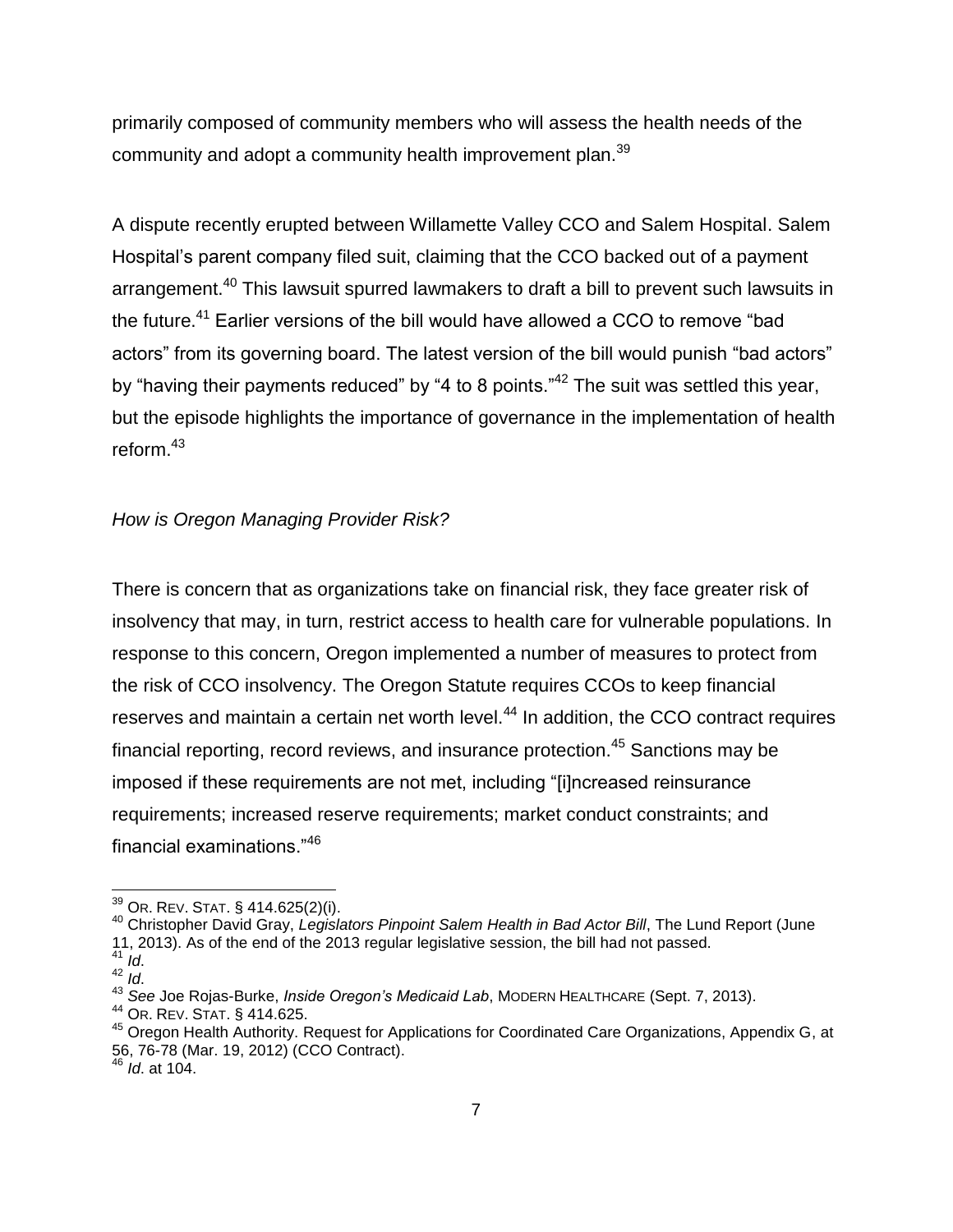#### **Massachusetts Accountable Care Organizations**

Massachusetts led the nation in expanding health insurance coverage to over 95% of its residents, but the Commonwealth continues to struggle with high health care costs. On August 6, 2012, Governor Deval Patrick signed into law Chapter 224 of the Acts of 2012, entitled "An Act Improving the Quality of Health Care and Reducing Costs through Increased Transparency, Efficiency and Innovation" (Chapter 224). Chapter 224 is an effort to bring health care spending in line with economic growth.

As its title suggests, Chapter 224 contains comprehensive reforms in the areas of transparency, system delivery, payment methodologies, and other categories designed to promote cost containment. Most provisions of Chapter 224 became effective November 5, 2012; therefore, implementation is in the early stages. The Health Policy Commission has begun holding public hearings and issuing interim guidance through agency bulletins.<sup>47</sup> Chapter 224 establishes benchmarks for cost growth as well as a process for monitoring and some degree of regulation of consolidation and other transactions in the health care market that are within its jurisdiction.<sup>48</sup>

This groundbreaking legislation was the result of several years of public engagement in Massachusetts on the issue of cost and system and payment reform. Ambitious in scope and substance, Chapter 224 came six years after Massachusetts enacted Chapter 58, referred to as "Health Reform Part I," the seminal law that resulted in close to universal health care coverage for the state's residents.<sup>49</sup>

Along the way to enacting Chapter 224, the Commonwealth implemented a series of laws and other key guiding documents relating to cost containment, or "Health Reform

 $\overline{\phantom{a}}$ 

<sup>47</sup> *E.g*., Massachusetts Health Policy Commission. Interim Guidance for Providers and Provider Organizations Relative to Notice of Material Change, Policy Bulletin 2013-01 (Mar. 2013).  $48$  Mass. Gen. Law c. 6D.

<sup>49</sup> Chapter 58 of the Massachusetts Acts of 2006.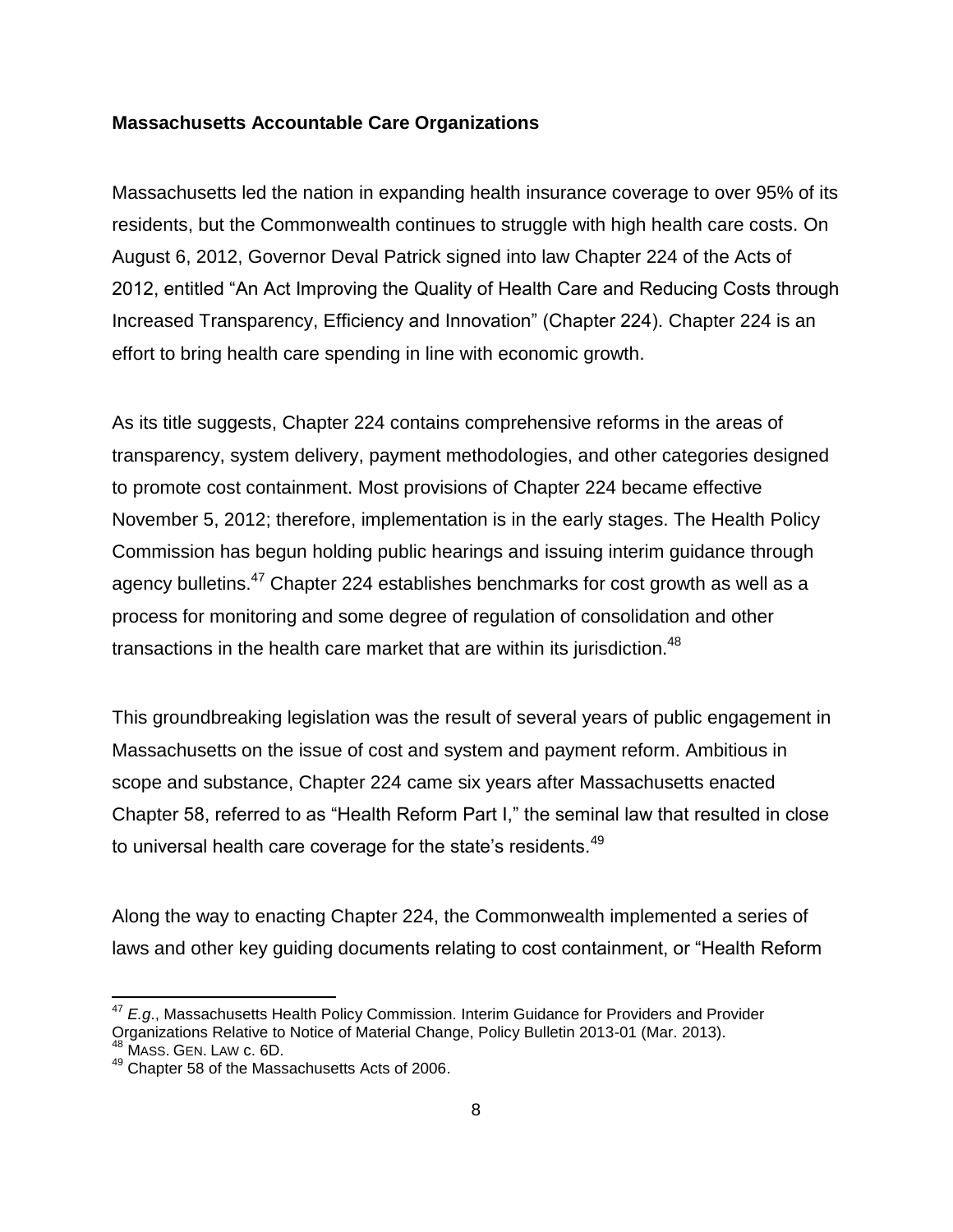Part II."<sup>50</sup> These included the pivotal Special Commission Report, issued in 2009 by a designated team of stakeholders from all sectors of the health care community, which recommended for the first time the adoption of ACOs and global payment methodologies, and a shift away from fee for service payments.<sup>51</sup>

These state reforms were adopted in parallel with federal reforms, including the ACA and subsequent implementing regulations, including those applicable to the MSSP. In this complex state and federal reform environment, Massachusetts has introduced ACOs as a new system delivery mechanism to help achieve the Commonwealth's cost containment goals.

#### *What Is a Massachusetts Accountable Care Organization?*

Chapter 224 sets forth criteria entities must satisfy to qualify as an ACO. The legislation envisions ACOs as including both medical and behavioral health care.<sup>52</sup> ACOs are defined as a "provider organization" certified by the Health Policy Commission.<sup>53</sup> All "provider organizations," including ACOs, must now register with the Health Policy Commission.<sup>54</sup> ACO certification is designed as an additional step; all ACOs (including those participating in the MSSP) must be certified as such by the Health Policy Commission to qualify as ACOs under state law.<sup>55</sup>

Additionally, the Health Policy Commission is mandated to establish criteria and designate certain entities as "Model ACOs," those ACOs that "have demonstrated excellence in adopting the best practices for quality improvement, cost containment,

 $\overline{\phantom{a}}$  $^{50}$  Chapter 305 of the Massachusetts Acts of 2008; Chapter 288 of the Massachusetts Acts of 2010; and Chapter 224 of the Acts of 2012.

Recommendations of the Special Commission on Health Care Payment (July 2009).

<sup>52</sup> MASS. GEN. LAW c. 6D; § 1, definition of ACO patient.

<sup>53</sup> MASS. GEN. LAW c. 6D § 1.

<sup>54</sup> MASS. GEN. LAW c. 6D § 11.

<sup>55</sup> MASS. GEN. LAW c. 6D § 15.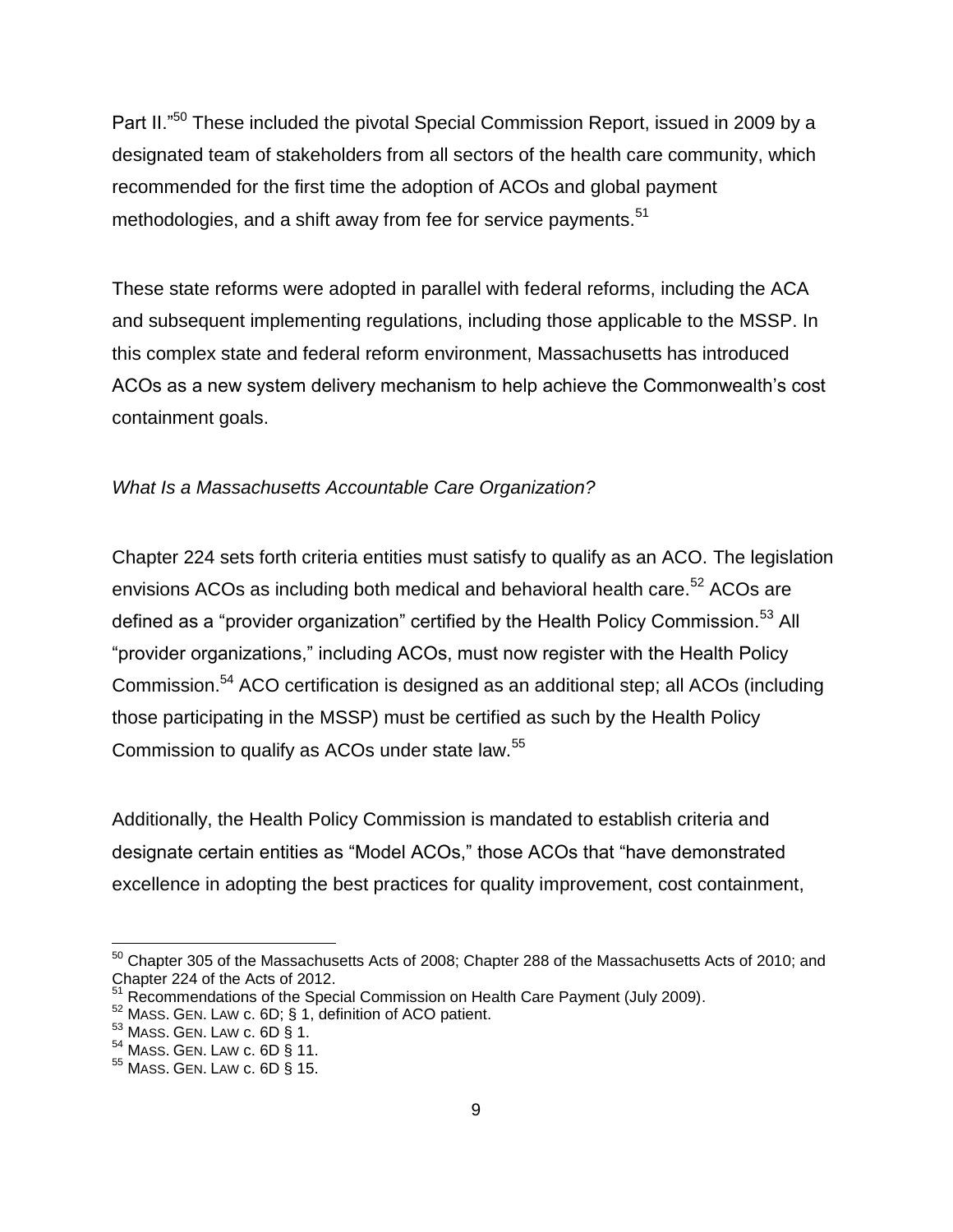and patient protections."<sup>56</sup> Chapter 224 encourages state purchasers for publicly insured individuals (including the state's Medicaid agency, MassHealth $57$ ), to take the lead in ACO contracting by prioritizing Model ACOs in their procurements.<sup>58</sup> This directive to have the Commonwealth lead the way to promote ACO development through preferential contracting while allowing ACO formation to be completely voluntary is one of the unique aspects of Chapter 224, reflecting a balance between allowing market forces to flourish and state law and regulation to move the market in the direction of more integrated organization of care delivery systems.

There are ten core requirements for ACOs, addressing interoperable health records, price transparency, internal appeals, provider risk, and patient engagement in shared decision-making.<sup>59</sup> The Health Policy Commission is authorized to establish "additional standards" for ACOs consistent with Chapter 224's "goals."<sup>60</sup> These goals are spelled out in Chapter 224, and include reducing the Commonwealth's overall health cost growth, behavioral health integration, and improving quality.<sup>61</sup>

In contrast to the MSSP, which was accompanied by five contemporaneous waivers and notices from CMS and sister agencies, no federal waivers or other guidance accompanied the Massachusetts legislation addressing antitrust, fraud, or abuse laws. This absence may potentially restrain ACO formation, especially regarding compliance with federal fraud and abuse law.<sup>62</sup>

 $\overline{a}$ 

 $^{56}$  Mass. Gen. Law c. 6D § 15(e).

 $57$  Executive Office of Health and Human Services, MassHealth Office.

<sup>58</sup> Chapter 224 of the Massachusetts Acts of 2012 § 268.

 $59$  MASS. GEN. LAW c. 6D § 15(b).

 $60$  MASS. GEN. LAW c. 6D  $\overline{\S}$  15(c).

 $61$  MASS. GEN. LAW c. 6D  $\S 15(c)$ ; c. 12C § 14.

<sup>62</sup> Fraud and abuse laws include 42 U.S.C. § 1320a-7a (Civil Monetary Penalties); 42 U.S.C. § 1320a-7b (Anti-kickback); and 42 U.S.C. § 1395nn (Stark).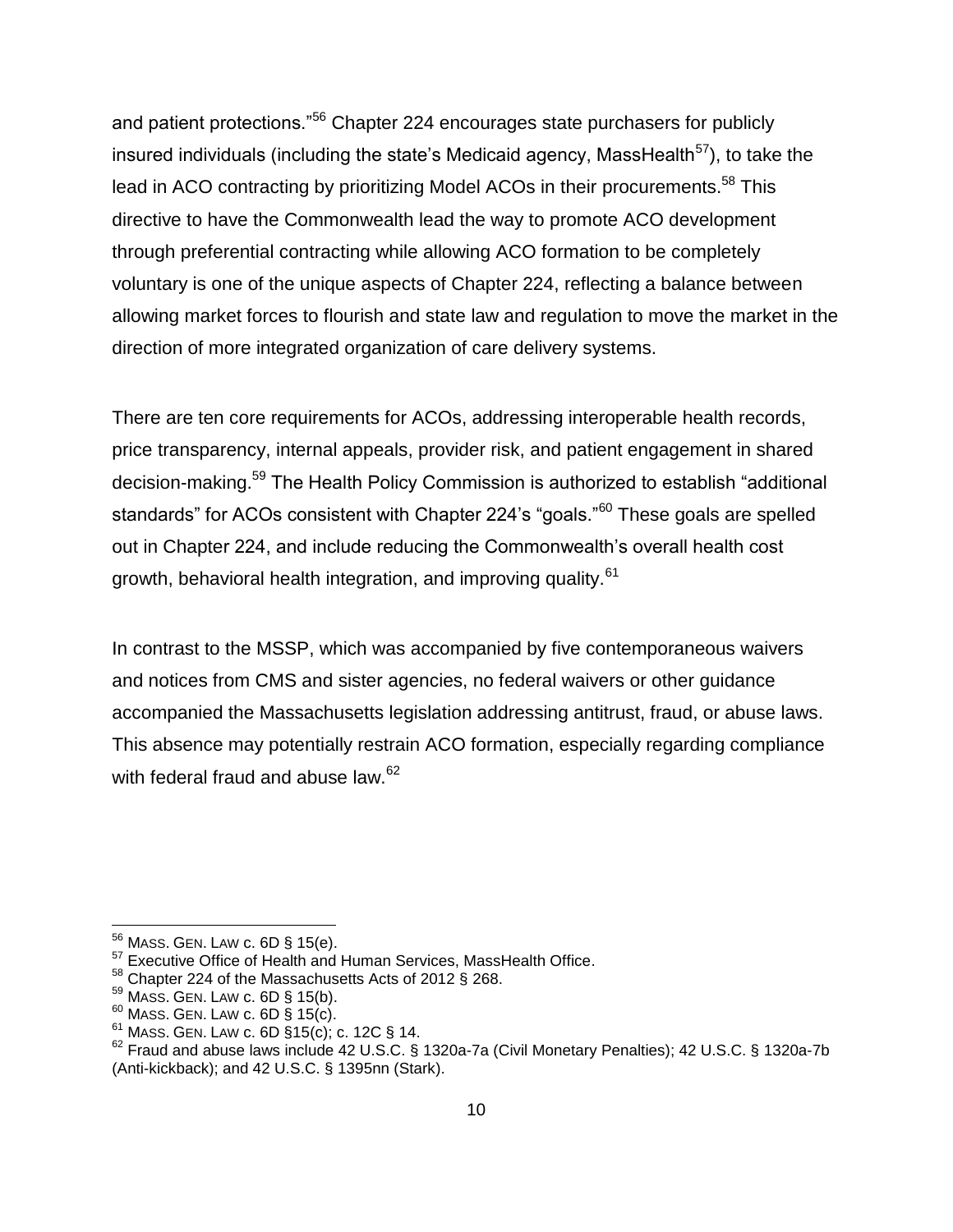#### *How do ACOs Fit into the Larger Health Reform Effort in Massachusetts?*

ACOs are established as part of a broad restructuring of health care delivery systems and payment methodologies that form the basis of health reform "Part II," Massachusetts' effort to follow increased health insurance access with improved quality and cost containment. Chapter 224 took a multi-faceted approach in reaching these goals.

All major providers and payers in the Commonwealth are now subject to cost-growth benchmarks, established and overseen by the Health Policy Commission.<sup>63</sup> Entities that do not meet these benchmarks and who fail to implement "performance improvement plans" may be subject to fines.<sup>64</sup> ACOs are offered as a tool to help entities control costs and meet their health care cost-growth benchmarks. Though ACOs are not mandatory, Chapter 224 encourages entities to include them as part of delivery and payment system reforms.<sup>65</sup>

With the emergence of large accountable care entities, concerns about market consolidation have arisen. Chapter 224 addresses these considerations and sets up a scheme for review. Under this scheme, ACOs and other provider organizations must now submit notice of any "material change" to its operations or governance structure.<sup>66</sup> This notice must be delivered to the Health Policy Commission, which will conduct a review and make recommendations to the Massachusetts Attorney General.<sup>67</sup>

 $63$  MASS. GEN. LAW c. 6D  $\S$  10.

<sup>64</sup> *Id*.

<sup>65</sup> *See* Chapter 224 of the Massachusetts Acts of 2012 § 268.

 $66$  MASS. GEN. LAW c. 6D § 13.

<sup>67</sup> *Id*.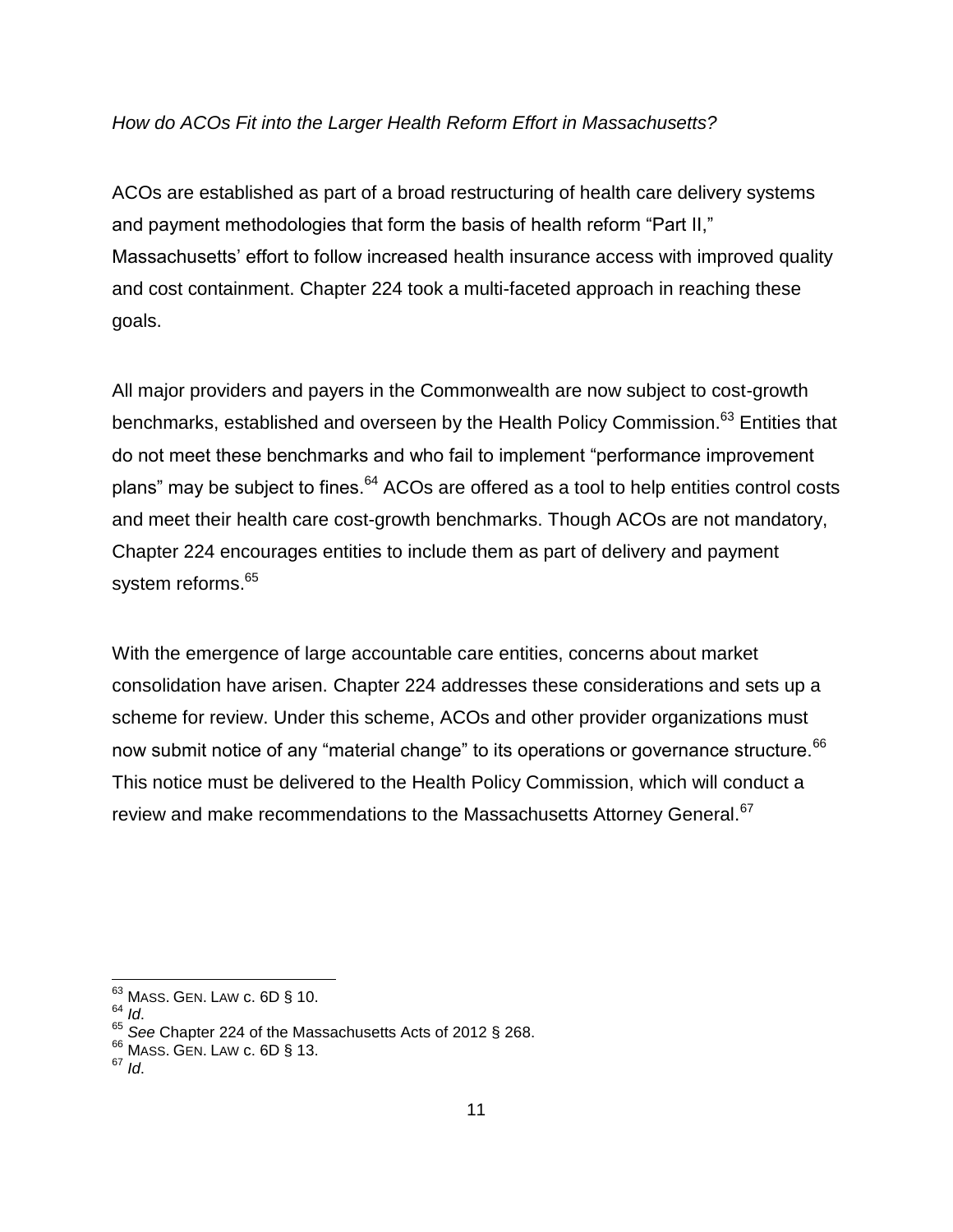The Health Policy Commission has issued interim guidance on the nature of the material change notice and the cost and market impact review under Chapter 224.<sup>68</sup> The agency plans to issue final regulations in the next few months.

#### *Who is Taking the Lead to Establish ACOs in Massachusetts?*

While the Health Policy Commission has not yet commenced ACO certification, delivery and payment reform continues. In addition to private efforts and selected participation in the federal MSSP and Pioneer ACO programs, the Commonwealth has undertaken several recent health care payment and system reform initiatives in its Medicaid program, contemporaneous with the enactment of Chapter 224 and consistent with its goals and mandates.

Specifically, procurements for the Medicaid pediatric-asthma bundled payment pilot, primary care payment reform initiative, and dual-eligibles program for receiving care through integrated care organizations (ICOs) have all recently been launched, and call for the use of alternative payment methodologies and some measures of delivery reform. These programs, once underway, are designed to meet the Chapter 224 requirement that Medicaid achieve certain percentages of members enrolled in alternative payment arrangements, $69$  as well as the broader goals of system reform contemplated by Chapter 224. In their infancy, they remain as of yet untested experiments in the public sector's next steps toward implementing Chapter 224.

 $^{68}$  Massachusetts Health Policy Commission. Interim Guidance for Providers and Provider Organizations Relative to Notice of Material Change, Policy Bulletin 2013-01 (Mar. 2013).

<sup>69</sup> Chapter 224 of the Massachusetts Acts of 2012 § 261. The section directs MassHealth (state Medicaid program) to pay for health care utilizing alternative payment methods for no fewer than: 25% of its members by July 2, 2013; 50% of its members by July 1, 2014; and 80% of its members by July 1 2015.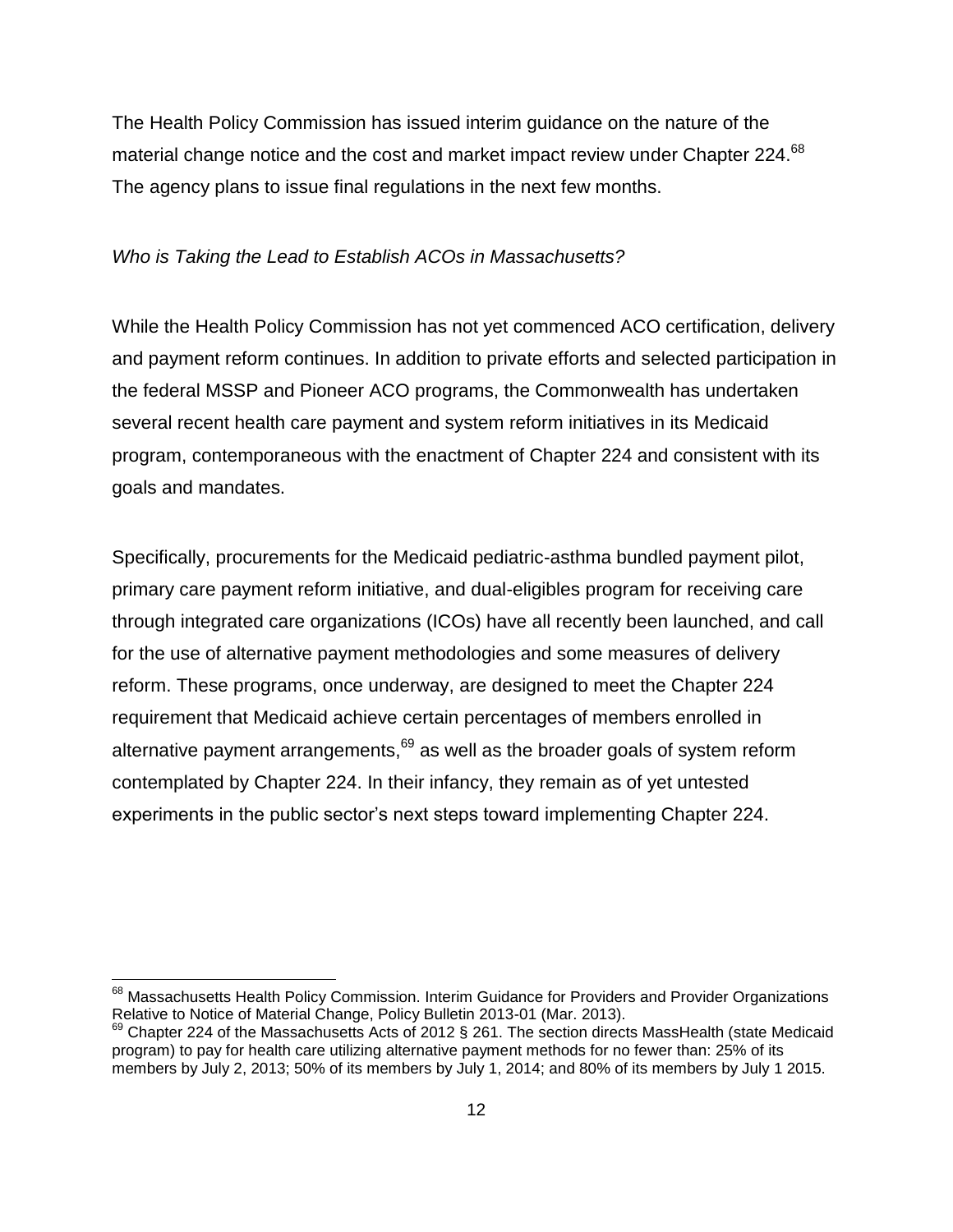#### *How are Massachusetts ACOs Paid?*

ACOs must "receive reimbursements or compensation from alternative payment methodologies" (broadly defined), $^{70}$  reflecting the overarching approach of the legislation to view system delivery reform and payment reform as joint requirements in order to meet the ambitious new cost-containment goals. An ACO might receive shared savings, bundled payments, global payments, or some other payment methodology that is an alternative to fee for service, consistent with the statutory requirements.

#### *What Are the Governance Requirements for Massachusetts ACOs?*

A Massachusetts ACO must "be organized or registered as a separate legal entity from its ACO participants."<sup>71</sup> The ACO must have a "governance structure that includes an administrative officer, a medical officer, and patient or consumer representation," reflecting the nature of interests that must be included in the governing body, but stopping short of prescribing the exact structure.<sup>72</sup> Overall, the governance rules for ACOs under Chapter 224 strike a balance between establishing some minimum requirements for the way in which ACOs are governed and leaving considerable flexibility as to how those requirements are implemented.

#### *How is Massachusetts Regulating Provider Risk?*

Provider organizations seeking to be certified as ACOs must obtain a "risk certificate" from the Commonwealth's Division of Insurance.<sup>73</sup> Chapter 224 directs the Division of Insurance to establish a process for certifying providers taking on "downside risk"

 $\overline{\phantom{a}}$ 

 $^{70}$  MASS. GEN. LAW c. 6D §15(b)(iii).

 $71$  MASS. GEN. LAW c. 6D §15(b)(i). These requirements are slightly more proscriptive than the MSSP regulations, which permit ACOs to be either a separate entity or a participant in the ACO, if it meets certain requirements. *See* 42 C.F.R. § 425.104.

 $72$  MASS. GEN. LAW c. 6D § 15(b)(i).

 $^{73}$  MASS. GEN. LAW c. 6D § 15(b)(ix).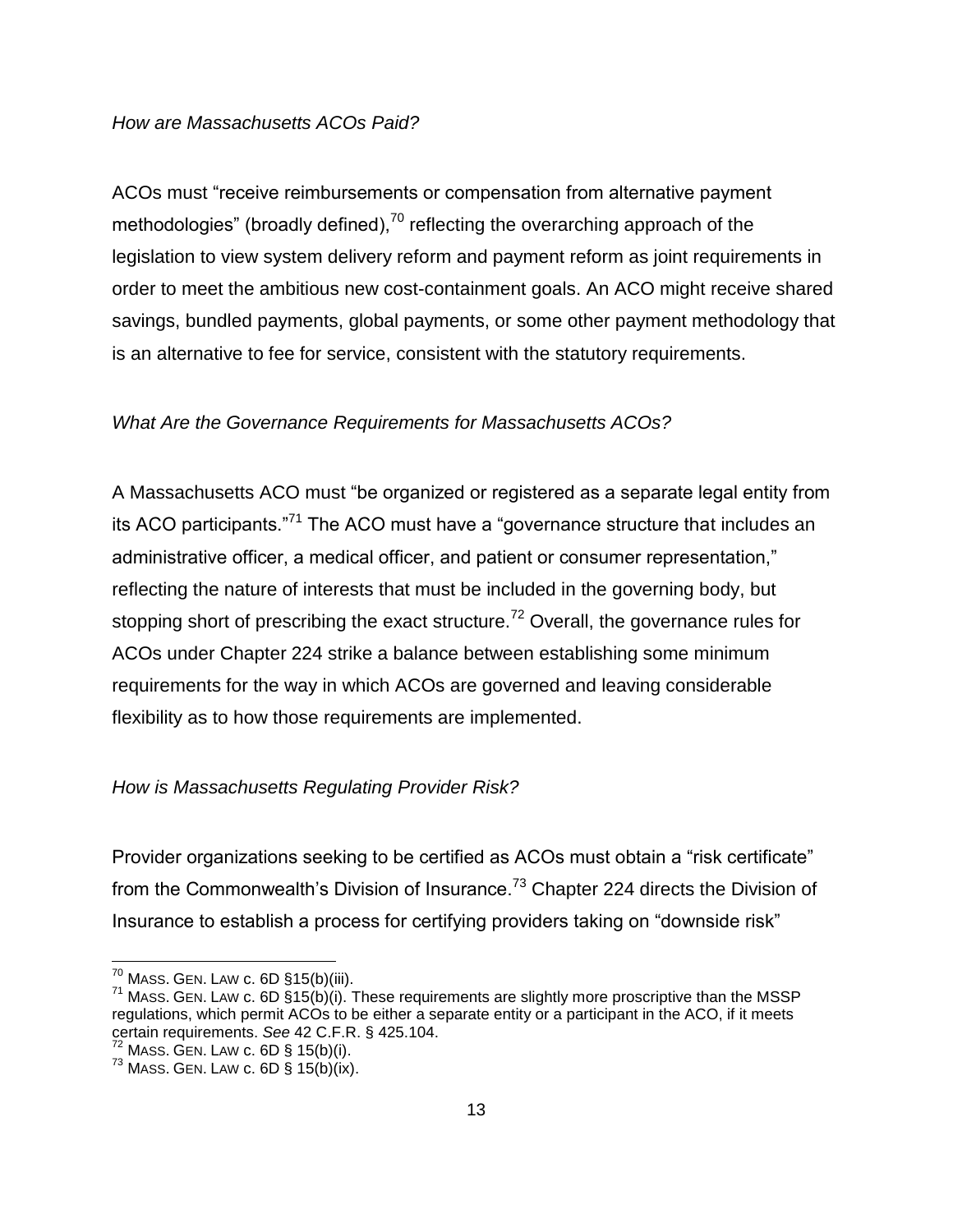(referred to as "risk-bearing provider organizations"). Providers taking on downside risk, including ACOs, must now either obtain a risk certificate or a waiver from the Division of Insurance in order to enter into or continue contracts under which they bear "downside risk."<sup>74</sup>

The Division of Insurance and the Health Policy Commission have been jointly leading special sessions to discuss the process of, and issues raised by, the Health Policy Commission mandate to certify provider organizations, and the Division of Insurance mandate to certify provider organizations that take on downside risk.<sup>75</sup> Issues raised at these sessions have in some sense gone right to the heart of the structure of Chapter 224, and the purpose of regulation of provider organizations, ACOs, and provider risk.

For example, Chapter 224 mandates enormous information gathering by the Division of Insurance and Health Policy Commission, as well as transparency of that information. Additionally, Chapter 224 is quite prescriptive about the types of financial information and reports risk-bearing provider organizations must provide to the Division of Insurance. Stakeholders have raised issues with making all such information public, as well as how that information is to be used to regulate them. The lack of confidentiality and the breadth and use of the information required to be submitted remain issues the Division of Insurance will need to address in the coming months through regulations

#### **Conclusion**

l

Both Oregon and Massachusetts are engaging in bold experiments to improve health care quality while containing costs. These initiatives will increase in national importance as health insurance coverage expands as part of the ACA. What happens in Oregon and Massachusetts could well influence state reform efforts nationwide.

 $^{74}$  Mass. Gen. Law c. 176T.

 $^{75}$  Mass. Gen. Law c. 6D § 11; c. 176T.